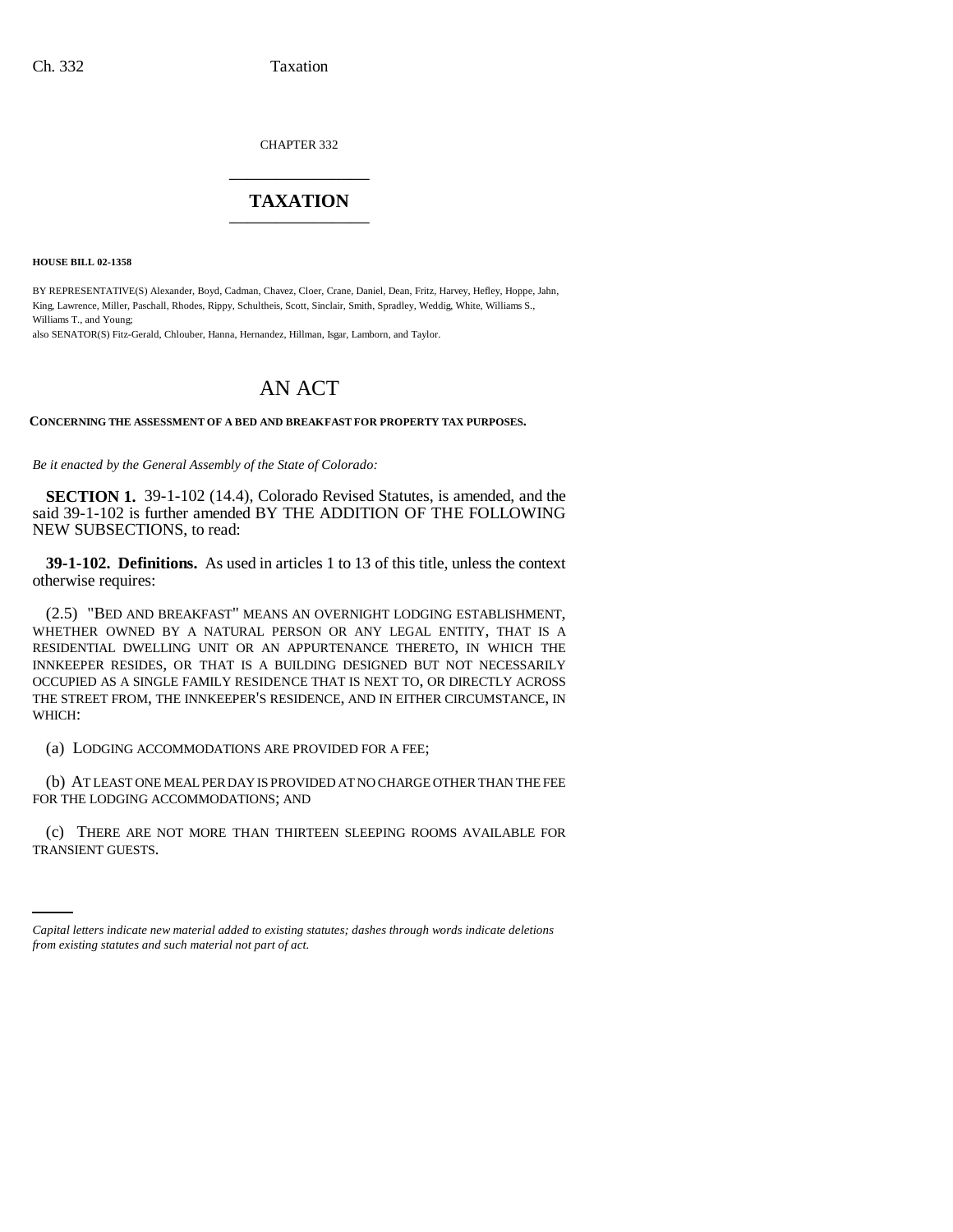## Taxation Ch. 332

(3.1) "COMMERCIAL LODGING AREA" MEANS A GUEST ROOM OR A PRIVATE OR SHARED BATHROOM WITHIN A BED AND BREAKFAST THAT IS OFFERED FOR THE EXCLUSIVE USE OF PAYING GUESTS ON A NIGHTLY OR WEEKLY BASIS. CLASSIFICATION OF A GUEST ROOM OR A BATHROOM AS A "COMMERCIAL LODGING AREA" SHALL BE BASED ON WHETHER AT ANY TIME DURING A YEAR SUCH ROOMS ARE OFFERED BY AN INNKEEPER AS NIGHTLY OR WEEKLY LODGING TO GUESTS FOR A FEE. CLASSIFICATION SHALL NOT BE BASED ON THE NUMBER OF DAYS THAT SUCH ROOMS ARE ACTUALLY OCCUPIED BY PAYING GUESTS.

(5.6) "HOTELS AND MOTELS" AS DEFINED IN SUBSECTION (5.5) OF THIS SECTION SHALL NOT INCLUDE BED AND BREAKFASTS.

(7.1) "INNKEEPER" MEANS THE OWNER, OPERATOR, OR MANAGER OF A BED AND BREAKFAST.

(14.4) "Residential land" means a parcel or contiguous parcels of land under common ownership upon which residential improvements are located and which THAT is used as a unit in conjunction with the residential improvements located thereon. The term includes parcels of land in a residential subdivision, the exclusive use of which land is established by the ownership of such residential improvements. The term does not include any portion of the land which THAT is used for any purpose which THAT would cause the land to be otherwise classified, EXCEPT AS PROVIDED FOR IN SECTION 39-1-103 (10.5). The term also does not include land underlying a residential improvement located on agricultural land.

**SECTION 2.** 39-1-103, Colorado Revised Statutes, is amended BY THE ADDITION OF A NEW SUBSECTION to read:

**39-1-103. Actual value determined - when.** (10.5) (a) THE GENERAL ASSEMBLY HEREBY FINDS AND DECLARES THAT BED AND BREAKFASTS ARE UNIQUE MIXED-USE PROPERTIES; THAT ALL AREAS OF A BED AND BREAKFAST, EXCEPT FOR THE COMMERCIAL LODGING AREA, ARE SHARED AND COMMON AREAS THAT ALLOW INNKEEPERS AND GUESTS TO INTERACT IN A RESIDENTIAL SETTING; THAT THE LAND ON WHICH A BED AND BREAKFAST IS LOCATED AND THAT IS USED IN CONJUNCTION WITH THE BED AND BREAKFAST IS PRIMARILY RESIDENTIAL IN NATURE; AND THAT THERE APPEARS TO EXIST A WIDE DISPARITY IN HOW ASSESSORS CLASSIFY THE DIFFERENT PORTIONS OF BED AND BREAKFASTS.

(b) THEREFORE, NOTWITHSTANDING ANY OTHER PROVISION OF THIS ARTICLE, A BED AND BREAKFAST SHALL BE ASSESSED AS PROVIDED IN THIS SUBSECTION (10.5). THE COMMERCIAL LODGING AREA OF A BED AND BREAKFAST SHALL BE ASSESSED AT THE RATE FOR NONAGRICULTURAL OR NONRESIDENTIAL IMPROVEMENTS. ANY PART OF THE BED AND BREAKFAST THAT IS NOT A COMMERCIAL LODGING AREA SHALL BE CONSIDERED A RESIDENTIAL IMPROVEMENT AND ASSESSED ACCORDINGLY. THE ACTUAL VALUE OF EACH PORTION OF THE BED AND BREAKFAST SHALL BE DETERMINED BY THE APPLICATION OF THE APPROPRIATE APPROACHES TO APPRAISAL SPECIFIED IN SUBSECTION (5) OF THIS SECTION. THE ACTUAL VALUE OF THE LAND CONTAINING A BED AND BREAKFAST SHALL BE DETERMINED BY THE APPLICATION OF THE APPROPRIATE APPROACHES TO APPRAISAL SPECIFIED IN SUBSECTION (5) OF THIS SECTION. THE LAND CONTAINING A BED AND BREAKFAST SHALL BE ASSESSED AS FOLLOWS: